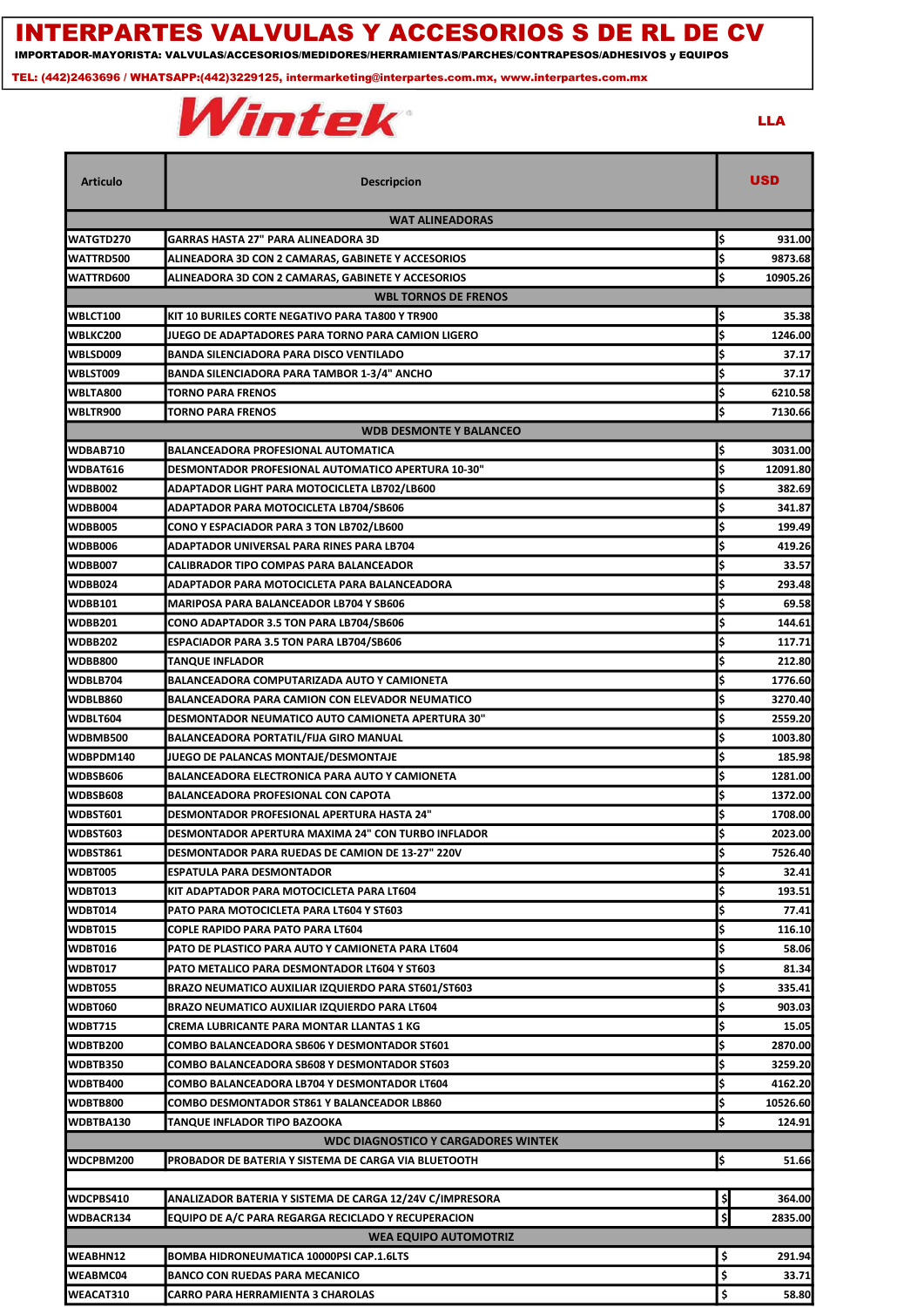| <b>WEACAT320</b> | CARRO PARA HERRAMIENTA 3 CHAROLAS Y CAJON                  | \$ | 91.49   |
|------------------|------------------------------------------------------------|----|---------|
| <b>WEACPM40</b>  | CAMA DE PLASTICO CON 6 RUEDAS PARA MECANICO 40"            | \$ | 38.36   |
| <b>WEACPT610</b> | GABINETE PARA HERRAMIENTA 3 CAJONES                        | \$ | 180.60  |
| <b>WEACPT620</b> | GABINETE PARA HERRAMIENTA 6 CAJONES                        | \$ | 351.40  |
| <b>WEADAH15</b>  | <b>DOLLY HIDRAULICO CAPACIDAD 1500 LBS</b>                 | \$ | 159.59  |
| <b>WEADCH01</b>  | WHEEL DOLLY HIDRAULICO PARA RUEDAS DE CAMION               | \$ | 351.40  |
| <b>WEADHG10</b>  | DOZER CON ACCESORIOS CAPACIDAD 10 TON                      | \$ | 1397.12 |
| <b>WEAGBM01</b>  | GRUA HIDRAULICA BAJO PERFIL 1 TON                          | \$ | 306.60  |
| <b>WEAGHN20</b>  | GATO BOTELLA HIDRONEUMATICO 20 TON                         | \$ | 161.88  |
| <b>WEAGPA05</b>  | <b>GATO HIDRAULICO PARA TRANSMISION 0.5 TON</b>            | \$ | 293.38  |
| <b>WEAGPL05</b>  | GATO PATIN HIDRAULICO 5 TON LARGO                          | \$ | 649.73  |
| WEAGPL10         | <b>GATO PATIN HIDRAULICO 10 TON LARGO</b>                  | \$ | 882.03  |
| WEAGPM02         | PLUMA HIDRAULICA PLEGABLE CAPACIDAD 2 TON                  | \$ | 304.92  |
| WEAGRA22         | GATO HIDRONEUMATICO 22 TON CON RUEDAS                      | \$ | 395.44  |
| <b>WEAGRP22</b>  | <b>GATO HIDRONEUMATICO 22 TON CON RUEDAS USO RUDO</b>      | \$ | 470.43  |
| <b>WEAGTC01</b>  | GATO HIDRAULICO 1 TON PARA TRANSMISION DE CAMION           | \$ | 937.86  |
| <b>WEAGTP15</b>  | GATO PARA TRANSMISION 1.5 TON. TIPO PATIN                  | \$ | 548.48  |
| <b>WEAGTR05</b>  | GATO TELESCOPICO PARA TRANSMISION 1/2 TON                  | \$ | 418.61  |
| <b>WEAJTZ003</b> | GATO PATIN 3 TON DE BAJO PERFIL RAPIDO                     | \$ | 166.60  |
| WEAJAC308        | GATO PATIN 3 TON DE BAJO PERFIL RAPIDO                     | \$ | 168.01  |
| <b>WEAPCR01</b>  | DESPACHADOR DE PAPEL PORTATIL                              | \$ | 18.75   |
| <b>WEAPCR02</b>  | DESPACHADOR DE PAPEL PARA PARED                            | \$ | 21.71   |
| <b>WEAPHA20</b>  | PRENSA HIDRAULICA TIPO H 20 TON C/GATO                     | \$ | 264.35  |
| WEAPHP20         | PRENSA HIDRAULICA TIPO H 20 TON                            | \$ | 752.93  |
| <b>WEAPTE20</b>  | PORTO POWER CAPACIDAD 20 TON CON ESTUCHE                   | \$ | 464.80  |
| <b>WEAPTE04</b>  | PORTO POWER CAPACIDAD 04 TON                               | \$ | 133.97  |
| <b>WEAPTE10</b>  | PORTO POWER CAPACIDAD 10 TON                               | \$ | 191.30  |
| <b>WEASAA34</b>  | SOPORTE TIPO PEDESTAL PARA RAMPA                           | \$ | 111.87  |
| WEASAT03         | PAR DE TORRES 03 TON CON DOBLE SEGURO                      | \$ | 27.75   |
| <b>IWEASCT06</b> | <b>PAR DE TORRES 06 TON CON DOBLE SEGURO</b>               | \$ | 43.60   |
| <b>WEASMT05</b>  | SOPORTE TRAVESANO PARA MOTOR CAPACIDAD 500 KG              | \$ | 87.25   |
| WEASPM60         | SOPORTE DE PISO PARA MOTOR CAPACIDAD 1000LBS               | \$ | 78.18   |
| <b>WEASPM75</b>  | SOPORTE DE PISO PARA MOTOR CAPACIDAD 1250 LBS              | \$ | 95.31   |
| <b>WEASTE03</b>  | SOPORTE PARA MOTOR                                         | \$ | 67.20   |
|                  |                                                            |    |         |
| <b>WEASTS12</b>  | PAR DE TORRES 12 TON CON DOBLE SEGURO                      | \$ | 101.51  |
| <b>WEATIN03</b>  | LAVADOR DE PARTES 3.5 GALONES                              | \$ | 70.74   |
| <b>WEATIN20</b>  | LAVADOR DE PARTES CAPACIDAD 20 GALONES C/ BOMBA 110V       | \$ | 182.18  |
| <b>WEATIN40</b>  | LAVADOR DE PARTES CAPACIDAD 40 GALONES C/ BOMBA 110V       | \$ | 279.72  |
|                  | <b>WGN GENERADORES N2</b>                                  |    |         |
| WGNA1600A        | <b>GENERADOR AUTOM. DE NITROGENO POR VACIO 220V</b>        | \$ | 1818.60 |
| WGNA2600A        | GENERADOR AUTOM. DE NITROGENO POR CICLOS 220V              | \$ | 1757.00 |
| WGNA3600A        | <b>GENERADOR DE NITROGENO POR CICLOS 4 MANGUERAS</b>       | \$ | 2119.60 |
| <b>WGNA870</b>   | <b>GENERADOR DE NITROGENO POR CICLOS 110V</b>              | \$ | 1323.00 |
| <b>WGNA890</b>   | <b>GENERADOR DE NITROGENO POR CICLOS 110V 4 MANGUERAS</b>  | \$ | 1624.00 |
| <b>WGNN2T130</b> | TANQUE EXTERNO 130 LT P/GENERADOR DE NITROGENO             | \$ | 511.00  |
| <b>WGNT1800A</b> | <b>GENERADOR DE NITROGENO PARA CAMION POR VACIO</b>        | Ś  | 3481.80 |
|                  | <b>WIC LABORATORIO INYECTORES</b>                          |    |         |
| WICCWL100        | LIQUIDO PARA LIMPIEZA DE INYECTORES 1 LT                   | \$ | 22.40   |
| WICPLX620        | LABORATORIO 6 INYECTORES, TINA ULTRASONIDO Y ACCESORIOS    | \$ | 904.40  |
| WICPTZ600        | LABORATORIO 6 INYECTORES, TINA ULTRASONIDO Y ACCESORIOS    | \$ | 687.40  |
| WICPLX820        | LABORATORIO 8 INYECTORES, TINA ULTRASONIDO Y ACCESORIOS    | \$ | 1022.00 |
| <b>WICTWL050</b> | LIQUIDO PARA PRUEBA DE INYECTORES 0.5 LT                   | \$ | 11.20   |
| <b>WICTXU200</b> | TINA DE LIMPIEZA POR ULTRASONIDO                           | \$ | 135.80  |
|                  | <b>WLU LUBRICACION</b>                                     |    |         |
| WLUAR2000        | <b>REGULADOR DE AIRE 1/4</b>                               | \$ | 17.40   |
| <b>WLUL1001</b>  | CHAROLA RECIBIDORA DE ACEITE USADO 37 LTS                  | \$ | 238.17  |
| <b>WLUL1002</b>  | CHAROLA RECIBIDORA DE ACEITE USADO 68 LTS                  | \$ | 264.63  |
| <b>WLUL1023</b>  | BOMBA TIPO DIAFRAGMA PARA ACEITE 1" ALUMINIO 90LPM/24GLM   | \$ | 585.20  |
| <b>WLUL1051</b>  | BOMBA NEUMATICA 5:1 PARA ACEITE CORTA                      | \$ | 314.87  |
| <b>WLUL1053</b>  | BOMBA NEUMATICA 5:1 PARA ACEITE PARA TAMBO                 | \$ | 328.87  |
| <b>WLUL1054</b>  | BOMBA NEUMATICA 5:1 ACEITE A.FLUJO CORTA                   | \$ | 381.98  |
| <b>WLUL1056</b>  | BOMBA NEUMATICA 5:1 ACEITE A.FLUJO TAMBO                   | \$ | 389.06  |
| <b>WLUL1065</b>  | <b>EXTRACTOR DE ACEITE USADO 65 LTS</b>                    | \$ | 288.85  |
| <b>WLUL1150</b>  | BOMBA ELECTRICA 115V PARA ACEITE                           | \$ | 483.00  |
| <b>WLUL1182</b>  | CARRETE PLASTICO RETRACTIL AIRE/AGUA C/MANGUERA 3/8 X 15MT | \$ | 119.38  |
| <b>WLUL1208</b>  | BOMBA ELECTRICA 12V PARA DIESEL 8 GPM / 30 LPM             | \$ | 228.20  |
| <b>WLUL1257</b>  | BOMBA 12V 57 LPM PARA GASOLINA, DIESEL, KEROSENO           | \$ | 354.75  |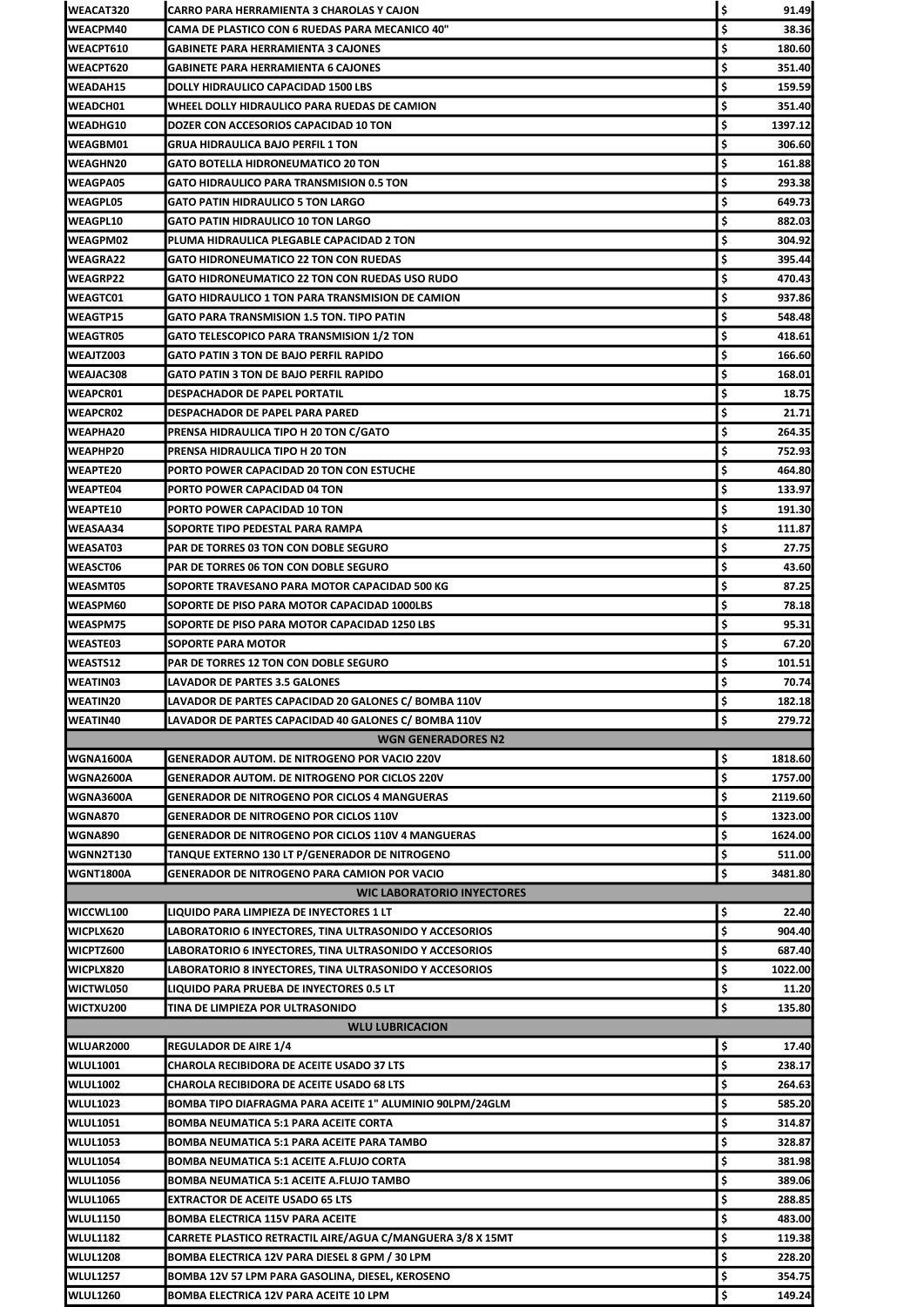| <b>WLUL1438</b>  | MANGUERA PARA AIRE 3/8 X 15 MT                                           | \$<br>17.71           |
|------------------|--------------------------------------------------------------------------|-----------------------|
| <b>WLUL1503</b>  | BOMBA NEUMATICA 50:1 PARA GRASA PARA TAMBO                               | \$<br>328.96          |
| <b>WLUL1710</b>  | BOMBA MANUAL ROTATIVA PARA FLUIDOS                                       | \$<br>43.69           |
| <b>WLUL1732</b>  | CONTADOR DE LITROS MECANICO PARA DIESEL 1"                               | \$<br>119.00          |
| <b>WLUL1803</b>  | PISTOLA DIGITAL CUENTA LITROS PARA ACEITE                                | \$<br>138.11          |
| <b>WLUL1902</b>  | PISTOLA DIGITAL CUENTA LITROS PARA ACEITE C/PROTECTOR                    | \$<br>165.73          |
| <b>WLUL2003</b>  | BOMBA MANUAL PARA GRASA 16 KGS                                           | \$<br>64.99           |
| <b>WLUL2011</b>  | BOMBA MANUAL PARA ACEITE CAPACIDAD 20LTS                                 | \$<br>84.60           |
| <b>WLUL2012</b>  | BOMBA MANUAL PARA GRASA CAPACIDAD 20KGS                                  | \$<br>84.60           |
| <b>WLUL2065</b>  | EXTRACTOR DE ACEITE USADO 65 LTS CON CAMARA                              | \$<br>397.28          |
| <b>WLUL2153</b>  | CARRETE MANUAL P/ AGUA/AIRE MANGUERA 3/8 X 15 MTS                        | \$<br>82.85           |
| <b>WLUL2225</b>  | <b>FILTRO REGULADOR LUBRICADOR 1/4</b>                                   | \$<br>40.52           |
| <b>WLUL2802</b>  | PISTOLA MANUAL PARA ACEITES                                              | \$<br>73.23           |
| <b>WLUL2980</b>  | RECIBIDOR DE ACEITE USADO 80 LT                                          | \$<br>214.34          |
| WLUL3003         | KIT CON BOMBA 120V PISTOLA MANUAL PARA UREA/DEF/ADBLUE                   | \$<br>591.28          |
| <b>WLUL3005</b>  | KIT DE TRANSFERENCIA CON BOMBA ADBLUE/DEF AC                             | \$<br>766.21          |
| WLUL3065E        | RECIBIDOR ACEITE USADO 65 LTS EXTR. MANUAL/NEUMATICO                     | \$<br>255.91          |
| WLUL3070P        | RECIBIDOR ACEITE USADO 70 LTS EXTR. MANUAL/ NEUMATICO                    | \$<br>300.99          |
| <b>WLUL3312</b>  | KIT MOVIL CON BOMBA 120V PARA UREA/DEF/ADBLUE P/TAMBO                    | \$<br>822.19          |
| WLUL3503A        | PISTOLA CUENTA LITROS DIGITAL AUTOMATICA PARA ACEITE                     | \$<br>324.80          |
| <b>WLUL3505</b>  | CONTADOR DIGITAL AD BLUE/DEF                                             | \$<br>97.36           |
| <b>WLUL3701</b>  | BOMBA 120V 30 LPM PARA UREA/DEF/ADBLUE                                   | \$<br>228.17          |
| <b>WLUL3723</b>  | BOMBA DE ALUMINIO DE DIAFRAGMA 1"                                        | \$<br>695.79          |
| <b>WLUL3808</b>  | PISTOLA DE ACERO INOXIDABLE PARA DESPACHO CON PARO AUTOMATICO            | \$<br>279.89          |
| <b>WLUL3809</b>  | PISTOLA DE PLASTICO AUTOMATICA PARA UREA/DEF/ADBLUE                      | \$<br>136.91          |
| <b>WLUL3906</b>  | MANGUERA EPDM 3 4 X 6MT PARA UREA DEF ADBLUE                             | \$<br>60.84           |
| <b>WLUL3915</b>  | MANGUERA EPDM ¾ X 15MT PARA UREA/DEF/ADBLUE                              | \$<br>152.11          |
| WLUL4065E        | <b>EXTRACTOR Y RECIBIDOR DE ACEITE</b>                                   | \$<br>602.00          |
| <b>WLUL4250</b>  | <b>FILTRO REGULADOR LUBRICADOR DE 1/2</b>                                | \$<br>63.22           |
| WLUL5006         | TAPA PARA TAMBO PARA BOMBA DE GRASA L5062                                | \$<br>69.97           |
| <b>WLUL5016</b>  | PLATO SEGUIDOR PARA TAMBO PARA BOMBA DE GRASA L5062                      | \$<br>48.68           |
| <b>WLUL5030</b>  | <b>BOMBA INDUSTRIAL 5:1 CORTA PARA ACEITE</b>                            | \$<br>530.53          |
| <b>WLUL5062</b>  | BOMBA INDUSTRIAL 50:1 PARA GRASA PARA TAMBO                              | \$<br>561.67          |
| <b>WLUL5100</b>  | CARRO METALICO PARA KIT L5120                                            | \$<br>111.85          |
|                  |                                                                          |                       |
| <b>WLUL5120</b>  | KIT NEUMATICO 50:1 PARA GRASA PARA CUBETA                                | \$<br>457.90          |
| <b>WLUL5153</b>  | CARRETE NEGRO RETRACTIL AGUA/AIRE MANG. 3/8 X 15 MTS                     | \$<br>113.40          |
| WLUL5200P        | KIT POSTERIOR SIN CARRETE PARA CONTENEDOR 1000 LT                        | \$                    |
| <b>WLUL5253</b>  | CARRETE RETRACTIL AIRE/AGUA C/MANGUERA 1/2 X 15MT                        | \$<br>141.40          |
| <b>WLUL5300C</b> | KIT CENTRAL PARA CONTENEDOR 1000 LT                                      | \$<br>1113.35         |
| WLUL5300P        | KIT POSTERIOR PARA CONTENEDOR 1000 LT                                    | \$<br>1185.16         |
| <b>WLUL5301</b>  | SOPORTE LATERAL PARA L5303 O L5306                                       | \$<br>21.20           |
| <b>WLUL5302</b>  | SOPORTE AJUSTABLE DE CARRETE Y BOMBA PARA CONTENEDOR 1000 LT             | \$<br>109.16          |
| <b>WLUL5303</b>  | SOPORTE PARA BOMBA L1051 Y L1053                                         | \$<br>31.64           |
| <b>WLUL5304</b>  | CONECTOR DE MANGUERA PARA BOMBA DE ACEITE L1051 Y L1053                  | \$<br>6.66            |
| <b>WLUL5305</b>  | <b>MANGUERA 1/2" X 1.5 MT DE ACEITE PARA CONEXION DE CARRETE A BOMBA</b> | \$<br>28.48           |
| WLUL5306         | CHAROLA ANTI-GOTEO PARA PISTOLA DE ACEITE                                | \$<br>64.86           |
| WLUL5400P        | KIT POSTERIOR CON BOMBA INDUSTRIAL P/CONTENEDOR 1000LT                   | \$<br>1396.08         |
| <b>WLUL5630</b>  | BOMBA INDUSTRIAL 5:1 PARA ACEITE PARA TAMBO                              | \$<br>577.28          |
| <b>WLUL5701</b>  | PISTOLA MANUAL PARA GRASA                                                | \$<br>743.88<br>68.26 |
| WLUL5701F        | BOQUILLA PARA PISTOLA ENGRASADORA                                        | \$<br>2.52            |
| WLUL5701H        | <b>MANGUERA CON COPLE PARA GRASA 40 CMS</b>                              | \$<br>12.96           |
| <b>WLUL5702Z</b> | CONEXION 1/4 EN Z PARA GRASA                                             | \$<br>14.50           |
| <b>WLUL5730</b>  | BOMBA INDUSTRIAL 5:1 PARA ACEITE PARA TAMBO                              | \$<br>584.28          |
| <b>WLUL6152</b>  | CARRETE P/ GRASA MANGUERA 1/4 X 15 MTS REFORZADO                         | \$<br>324.20          |
| <b>WLUL6153</b>  | CARRETE P /AGUA/ AIRE MANGUERA 3/8 X 15 MTS REFORZADO                    | \$<br>288.53          |
| <b>WLUL6154</b>  | CARRETE P/ACEITE MANGUERA 1/2 X 15 MTS REFORZADO                         | \$<br>340.42          |
| <b>WLUL6253</b>  | CARRETE RETRACTIL PARA AIRE/AGUA CON MANGUERA 1/2 X 15 M                 | \$<br>325.30          |
| <b>WLUL6500</b>  | DISPENSADOR PARA ACEITE 65 LTS                                           | \$<br>325.39          |
| <b>WLUL7030</b>  | CARRO METALICO PARA KIT L7333 Y 7536R                                    | \$<br>322.00          |
| <b>WLUL7118</b>  | KIT DE ACEITE CON BOMBA 115V, CARRO PARA TAMBO Y ACCESORIOS              | \$<br>751.80          |
| <b>WLUL7333</b>  | KIT NEUMATICO 5:1 PARA ACEITE PARA TAMBO                                 | \$<br>1240.43         |
| WLUL7536R        | KIT NEUMATICO 50:1 PARA GRASA PARA TAMBO                                 | \$<br>1306.59         |
| <b>WLUL8052</b>  | CARRETE CERRADO P/ GRASA MANGUERA 1/4 X 15 MTS PRO                       | \$<br>445.26          |
| <b>WLUL8053</b>  | CARRETE CERRADO P /AGUA/AIRE MANGUERA 3/8 X 15 MTS PRO                   | \$<br>419.93          |
| <b>WLUL8054</b>  | CARRETE CERRADO P/ACEITE MANGUERA 1/2 X 15 MTS PRO                       | \$<br>465.98          |
| <b>WLUL9002</b>  | TAPA PARA CUBETA DE GRASA PARA KIT L5120                                 | \$<br>36.51           |
| <b>WLUL9006</b>  | TAPA PARA TAMBO PARA BOMBA DE GRASA L1503                                | \$<br>69.10           |